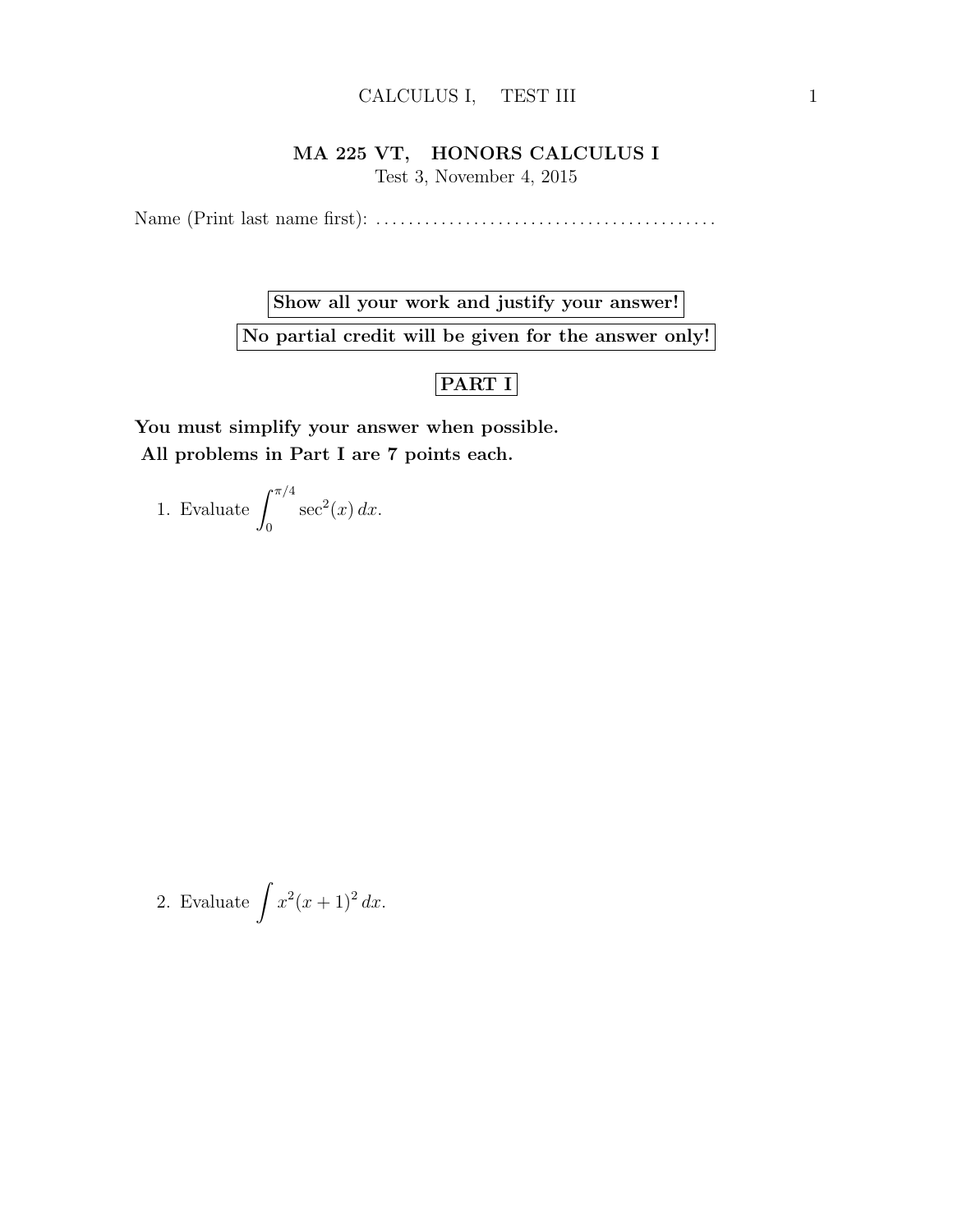3. Evaluate 
$$
\int x^3 \sqrt[5]{x^4 + 3} \, dx.
$$

4. The average value of the function  $f(x) = x^3$  on the interval [0, 2].

5. Evaluate 
$$
\int \frac{x^3 + x}{\sqrt{x}} dx.
$$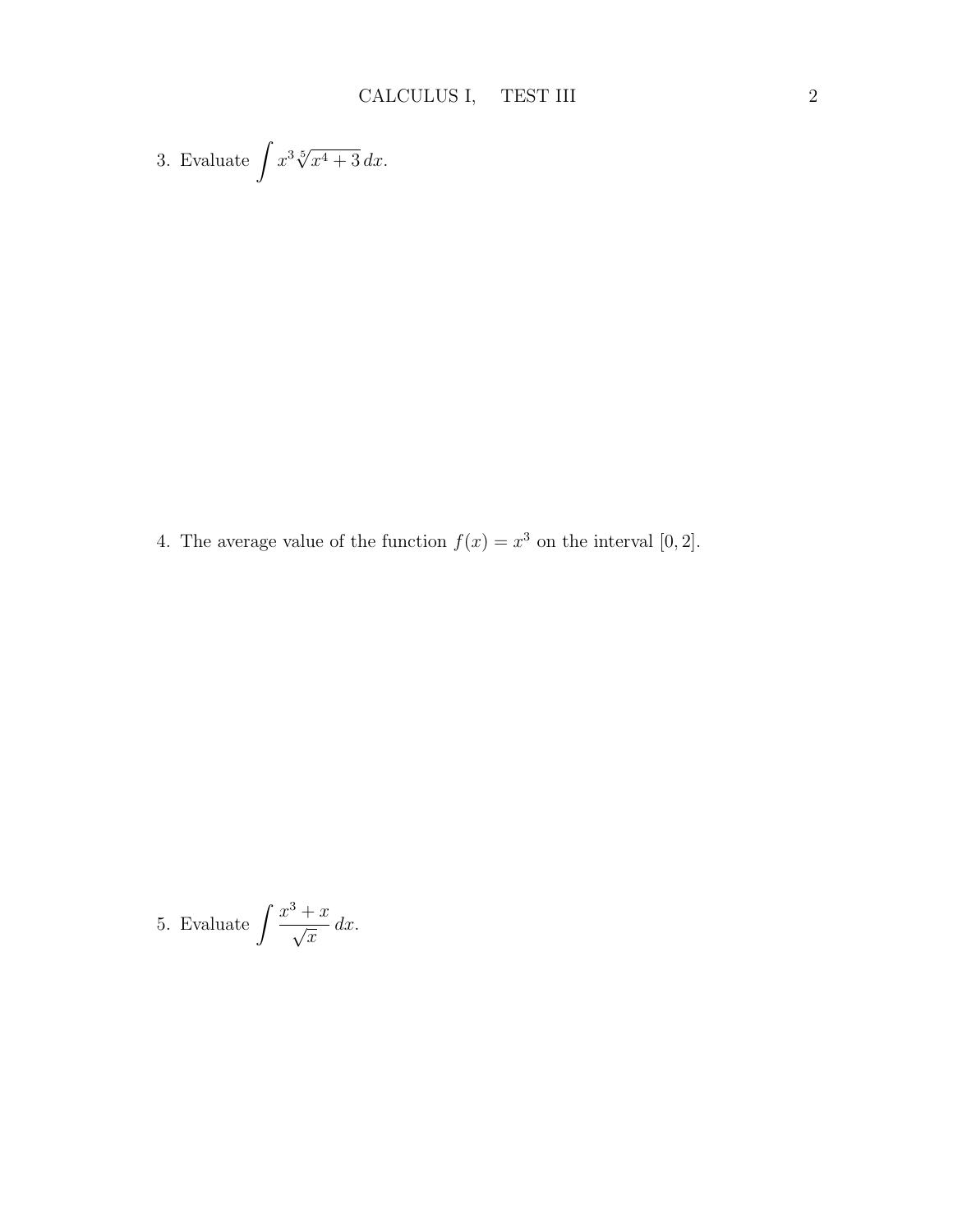6. Estimate  $\int_0^4$ 1  $\sin(x^3) dx$  using a Riemann sum with  $n = 3$  terms and the **mid**point rule.

7. Evaluate 
$$
\int_{-5}^{5} \frac{\sin(x)}{x^4 + x^2 + 1} dx.
$$

8. Use the fundamental theorem of calculus to write an expression for the antiderivative of the function  $y = f(x) = \sin(x^3)$ .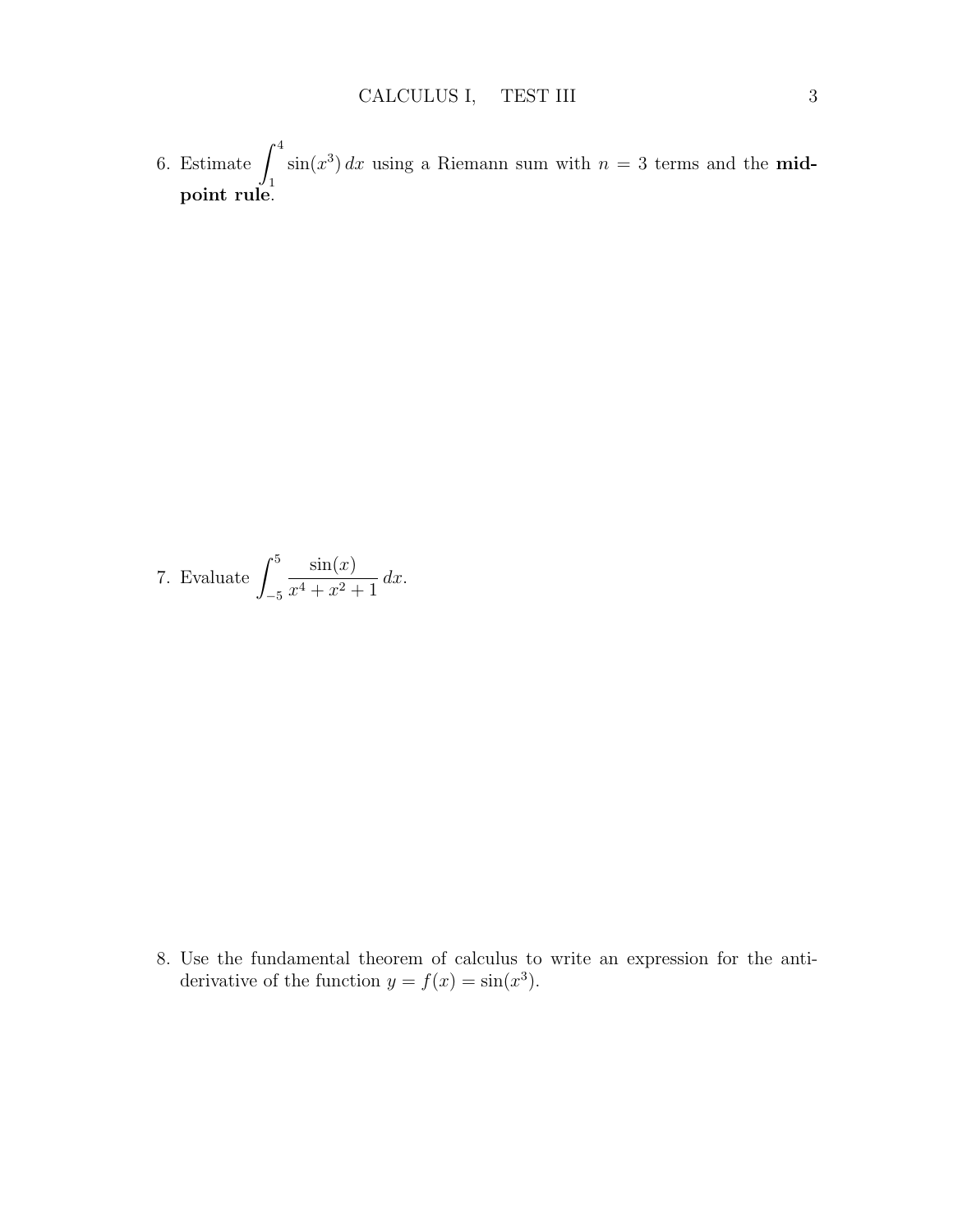## PART II

All problems in Part II are 11 points each.

1. Evaluate 
$$
\int \frac{x}{(2x+1)^{30}} dx.
$$

2. Evaluate 
$$
\int \frac{\sin(1/x)}{x^2} dx.
$$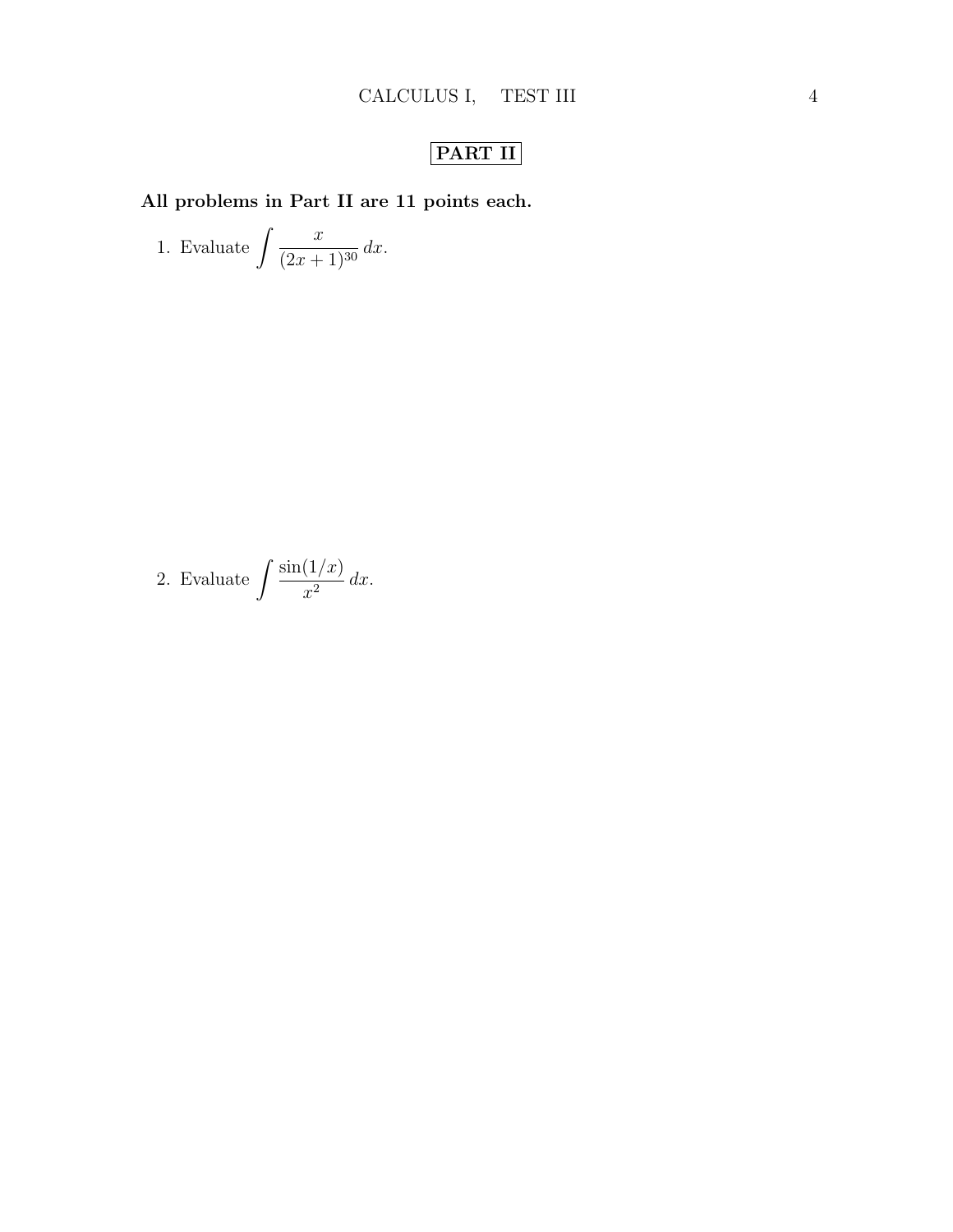3. Suppose the graph of a function  $y = f(x)$  is shown in the plot below. (i) Find the value of its integral:  $\int_0^3 f(x) dx$ 

(ii) Let  $g(x) = \int_0^x f(t) dt$ . Is  $g(x)$  increasing or decreasing on  $(1, 2)$ ? [As always you must explain your answer!]

The area of a triangle is  $\frac{1}{2} \cdot \text{base} \cdot \text{height}$ 



4. If oil leaks out of a storage container at a rate of  $(5t + 1)^{-2} m^3/hour$  find the total amount which leaked from the container in the first 3 hours.